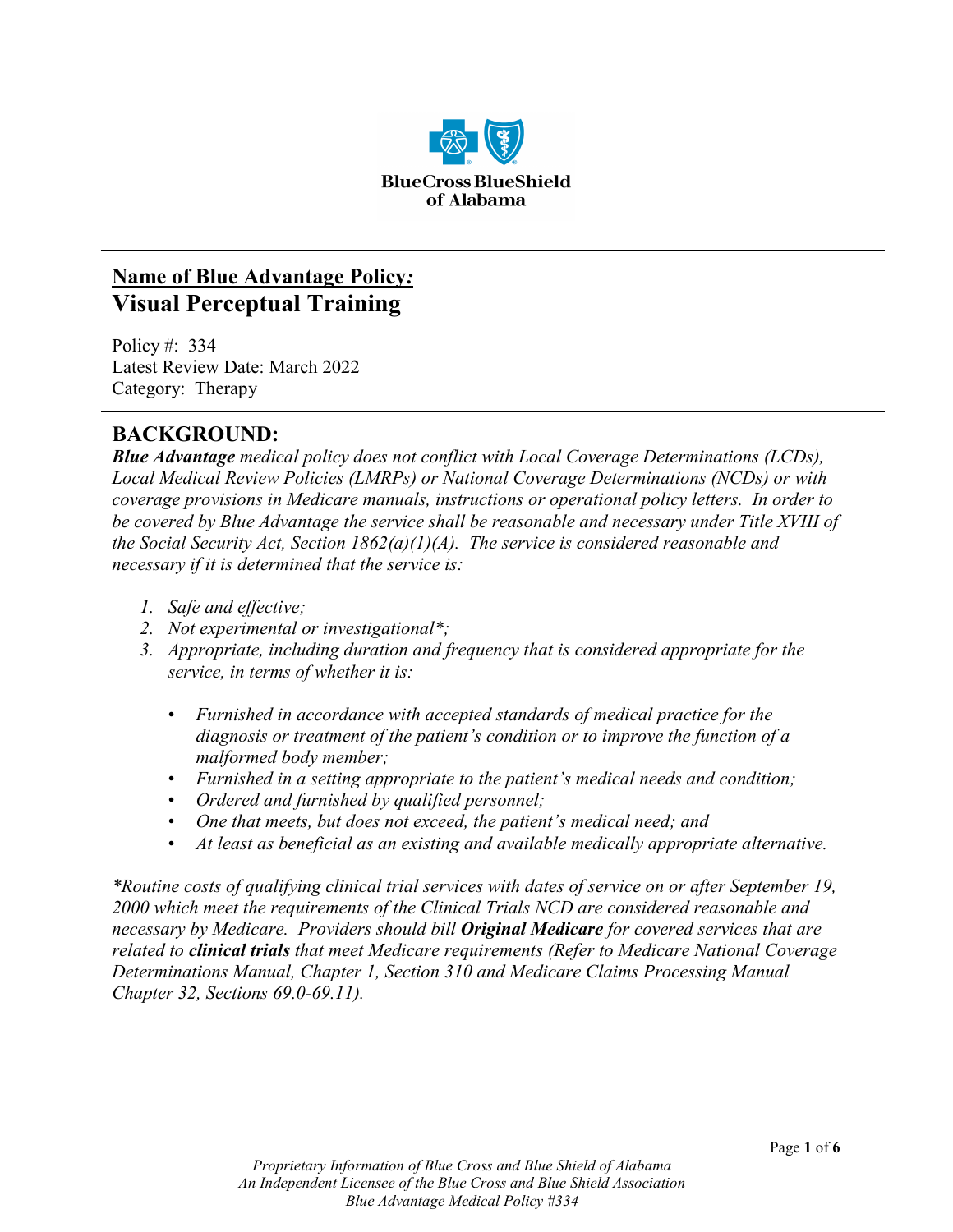#### **POLICY: Blue Advantage** will treat **visual perceptual training (VPT)** as a **non-covered** benefit and as **investigational**.

*Blue Advantage does not approve or deny procedures, services, testing, or equipment for our members. Our decisions concern coverage only. The decision of whether or not to have a certain test, treatment or procedure is one made between the physician and his/her patient. Blue Advantage administers benefits based on the members' contract and medical policies. Physicians should always exercise their best medical judgment in providing the care they feel is most appropriate for their patients. Needed care should not be delayed or refused because of a coverage determination.*

# **DESCRIPTION OF PROCEDURE OR SERVICE:**

Visual Perceptual Training (VPT) is an intervention that is used to treat learning disabilities. The training focuses on perceptual dysfunctions, which that have been proposed as a contributing factor to speech and language developmental delay in preschool children. Visual perceptual disabilities is defined as "that process by which impressions observed through the medium of the eye are transmitted to the brain where relationship to past experiences takes place." It is believed that there is a close relationship between visual perception and the learning process. Visual perception dysfunction has been classified as a learning disability and language disorder.

Visual perception training programs integrate speech and language activities, a wide range of sensory modalities, and various visual-motor perceptual activities (e.g. motor rhythm activities, body image training). The activities of the program are grouped into five main headings: coordination of eye-motor movements, distinguishing foreground from background, visual memory, spatial position, and relationship to space. In the development of this program, major emphasis was placed on relating all activities, whether motor, kinesthetic, visual or other, to reading, writing, and arithmetic.

Visual perceptual training is not the same as vision therapy. Visual perceptual training is directed toward perceptual dysfunctions that are believed to affect language and learning abilities. Vision therapy is a set of exercises directed toward specific deficiencies in the movements and/or focusing of the eye (e.g., convergence insufficiency, disorders of accommodation, esophoria, strabismus, etc.). Visual perceptual training is generally provided by psychologists, psychotherapists, occupational therapists, or other behavioral health professionals. Vision therapy is provided by an optometrist or eye care professionals.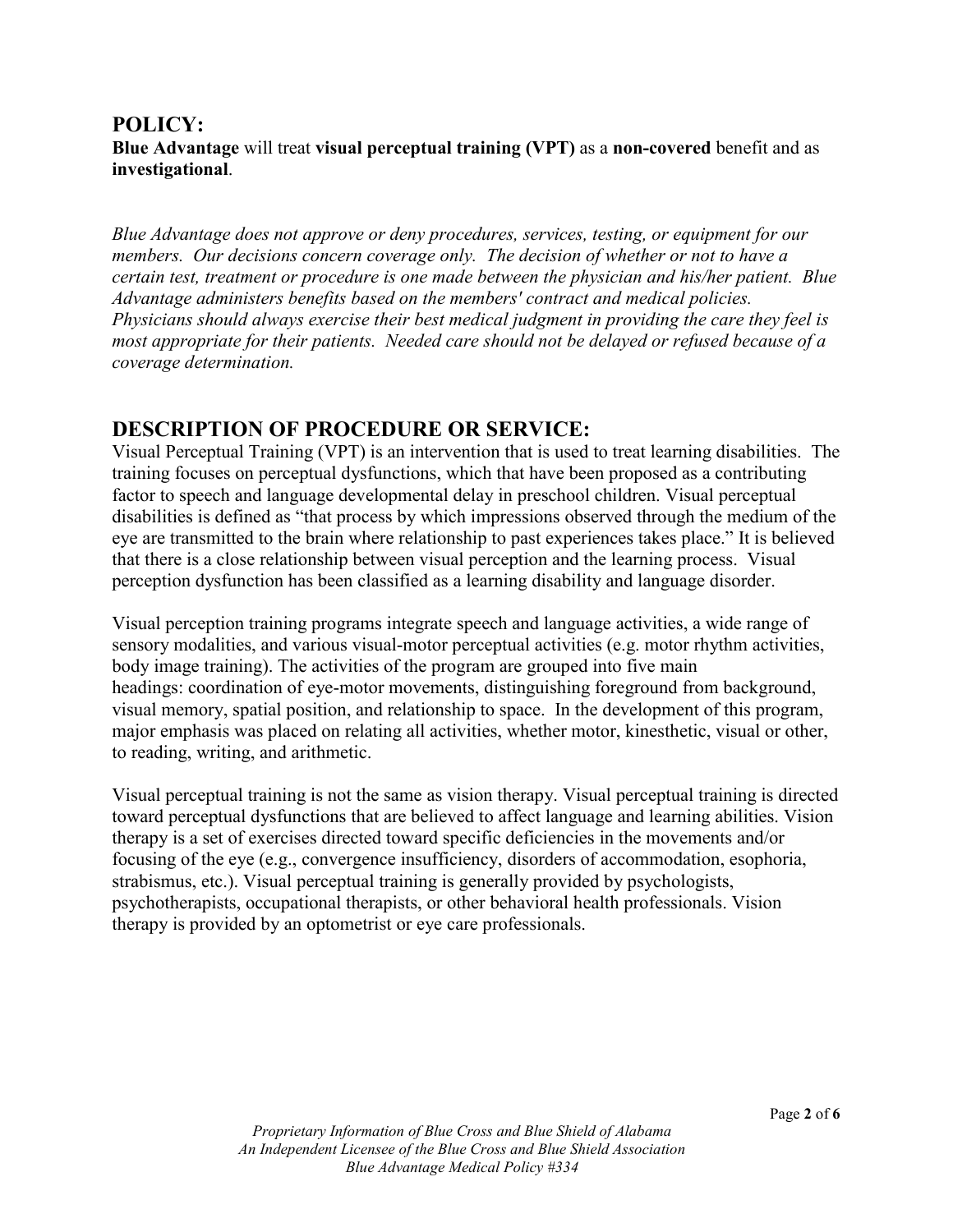### **KEY POINTS:**

The most recent literature review was performed through March 11, 2022.

#### **Summary of Evidence**

Visual perceptual training is considered behavioral and educational training in nature. The available data supporting the use of visual perceptual therapy to treat learning or developmental disabilities is derived primarily from uncontrolled or poorly controlled studies with significant methodological flaws. There is a paucity of well-designed trials and/or scientific evidence that proves visual perceptual therapy is an effective treatment for learning disabilities and/or disorders. Well-designed randomized controlled studies are needed to validate the effectiveness of visual perceptual training. The evidence is insufficient to determine that the technology results in an improvement in the net health outcome.

#### **Practice Guidelines and Position Statements**

The purpose of the following information is to provide reference material. Inclusion does not imply endorsement or alignment with the evidence review conclusions.

#### **American Academy of Pediatrics et al**

In 2009 (reaffirmed in 2014,), the American Academy of Pediatrics, American Academy of Ophthalmology, American Association for Pediatric Ophthalmology and Strabismus, and the American Association of Certified Orthoptists issued a joint policy statement on pediatric learning disabilities, dyslexia, and vision. For vision therapy, the statement concluded:

"Currently, there is no adequate scientific evidence to support the view that subtle eye or visual problems cause learning disabilities. Furthermore, the evidence does not support the concept that vision therapy or tinted lenses or filters are effective, directly or indirectly, in the treatment of learning disabilities. Thus, the claim that vision therapy improves visual efficiency cannot be substantiated. Diagnostic and treatment approaches that lack scientific evidence of efficacy are not endorsed or recommended."

In 2011, these same four associations also published a joint technical report on learning disabilities, dyslexia, and vision. This report concluded: "There is inadequate scientific evidence to support the view that subtle eye or visual problems cause or increase the severity of learning disabilities…. Scientific evidence does not support the claims that visual training, muscle exercises, ocular pursuit-and-tracking exercises, behavioral/perceptual vision therapy, 'training' glasses, prisms, and colored lenses and filters are effective direct or indirect treatments for learning disabilities."

# **U.S. Preventive Services Task Force Recommendations**

Not applicable.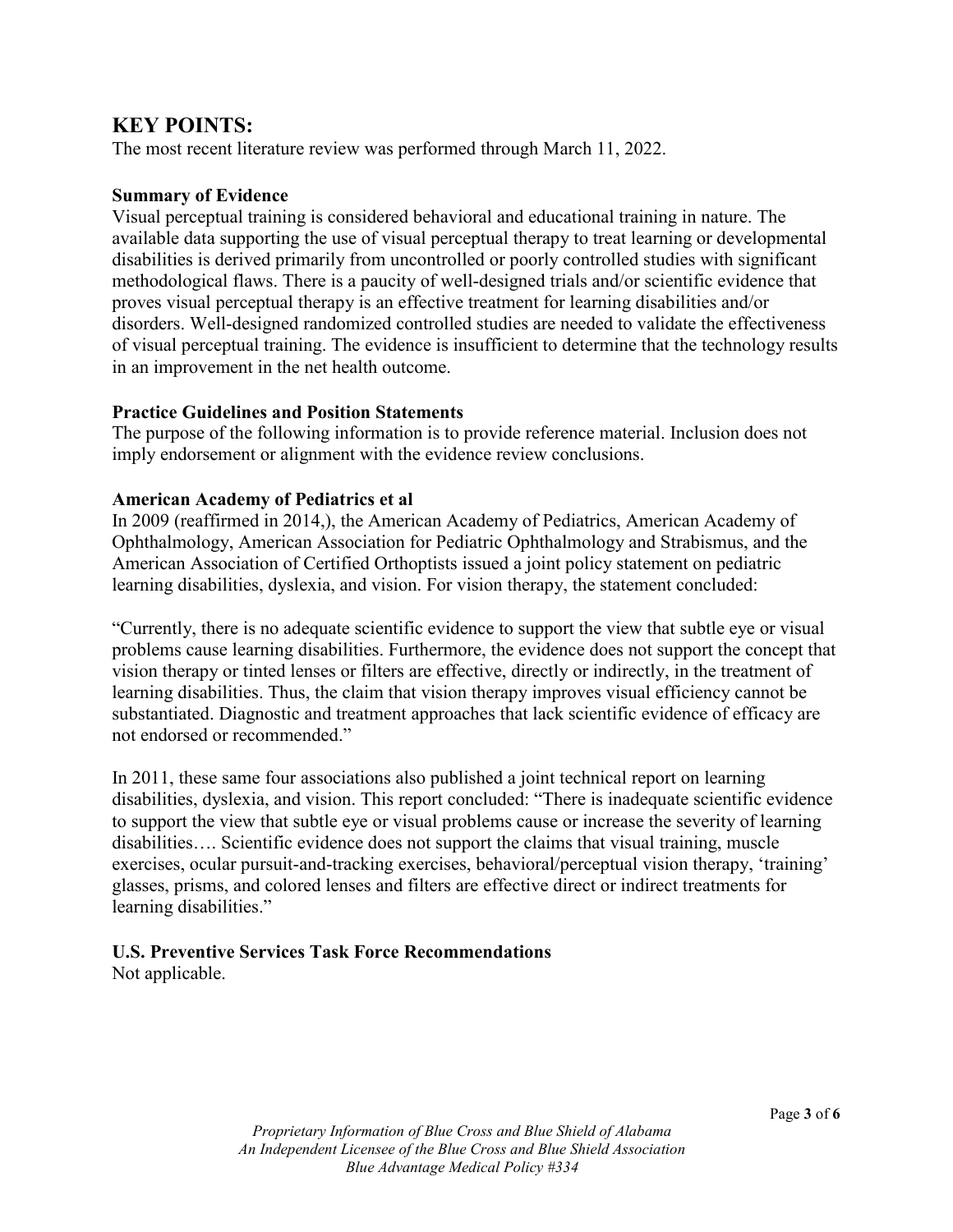### **KEY WORDS:**

Visual perceptual training (VPT), learning disability, perceptual dysfunction

# **APPROVED BY GOVERNING BODIES:**

Not applicable.

### **BENEFIT APPLICATION:**

Coverage is subject to member's specific benefits. Group specific policy will supersede this policy when applicable.

# **CURRENT CODING:**

#### **CPT Codes:**

There are no specific CPT codes to report this service, the following codes might be used:

| 92065 | Orthoptic training                                                                                                                                                                               |
|-------|--------------------------------------------------------------------------------------------------------------------------------------------------------------------------------------------------|
| 97533 | Sensory integrative techniques to enhance sensory processing and promote adaptive<br>responses to environmental demands, direct (one-on-one) patient contact by the provider,<br>each 15 minutes |

# **REFERENCES:**

- 1. Alley GR. Perceptual-motor performances of … children after systematic visual-perceptual training. Am J Ment Defic. 1968; 73(2):247-250.
- 2. American Academy of Pediatrics. Learning disabilities, dyslexia, and vision: A subject review. Committee on Children with Disabilities, American Academy of Pediatrics (AAP) and American Academy of Ophthalmology (AAO), American Association for Pediatric Ophthalmology and Strabismus (AAPOS). Pediatrics. 1998; 102(5):1217-1219.
- 3. Anderson SW. Neuropsychologic rehabilitation for visuoperceptual impairments. Neurology Clinics, August 2003; 21(3): 729-740.
- 4. Astle AT, Webb BS, McGraw PV. Can perceptual learning be used to treat amblyopia beyond the critical period of visual development? Opthalmic Physio Opt. 2011; 31(6):564- 573.
- 5. Beitchman JH and Young AR. Learning disorders with a special emphasis on reading disorders: A review of the past 10 years. Journal of the American Academy Adolescent Psychiatry, August 1997; 36(8): 1020-1032.
- 6. Cunningham SA and Reagan CL. Handbook of visual perceptual training. Charles C. Thomas Publisher 1972, Springfield, Illinois.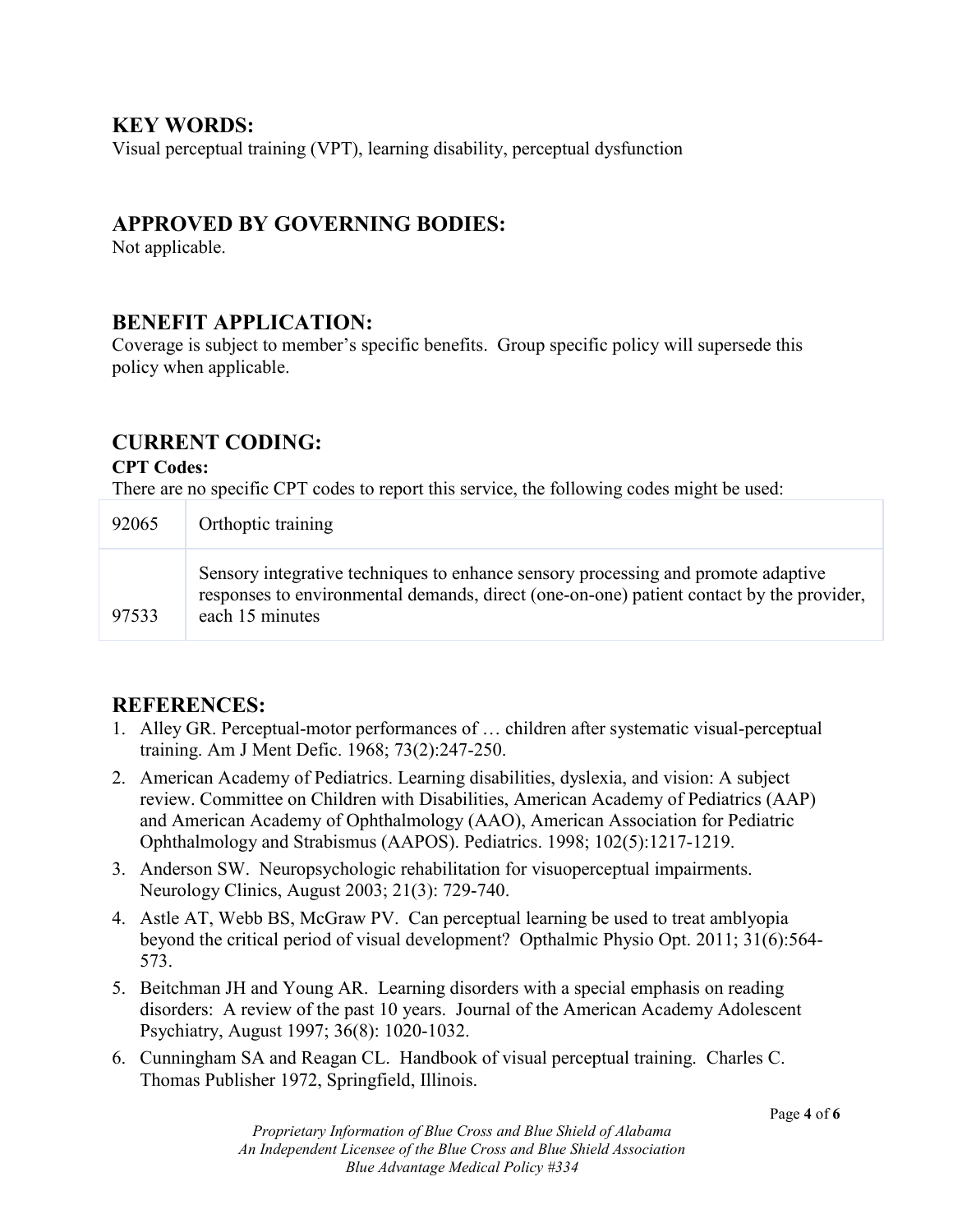- 7. Fahle M. Perceptual learning: Specificity versus generalization. Current Opinions Neurobiology, April 2005; 15(2): 154-160.
- 8. Galuschka K, Schulte-Korne G. The diagnosis and treatment of reading and/or spelling disorders in children and adolescents. Dtsch Arztebl Int. 2016; 113(16):279-286.
- 9. Grigoriera L, Bernadskaya M, et al. Visual perceptual training of children with multiple disabilities in Russia. In: Proceedings of ICEVI's Xth World Conference. Stepping Forward Together: Families and Professionals as Partners in Achieving an Education for All. Sao Paulo, Brazil, August 3-8, 1997, www.icevi.org/.
- 10. Hallahan DP and Mercer CD. Educational programming: Dominance of psychological processing and visual perceptual training. In: Learning Disabilities: Historical Perspectives. Learning Disabilities Summit: Building a Foundation for the Future White Papers, Nashville, TN. National Research Center for Learning Disabilities, August 2001, www.nrcld.org/resources/1dsummit/hallahan.pdf.
- 11. Handler SM, Fierson WM, Section on Ophthalmology SM. Learning disabilities, dyslexia, and vision. Pediatrics. Mar 2011; 127(3): e818-56.
- 12. Hicks C. Remediating specific reading disabilities: A review of approaches. Journal of Research in Reading 1986; 9(1): 39-55.
- 13. IOM (Institute of Medicine). 2011. Clinical Practice Guidelines We Can Trust. Washington, DC: The National Academies Press.
- 14. Joint statement: learning disabilities, dyslexia, and vision reaffirmed 2014. American Academy of Ophthalmology, American Association for Pediatric Ophthalmology and Strabismus, American Association of Certified Orthoptists, et al. https://www.aao.org/clinical-statement/joint-statement-learning-disabilities-dyslexia-vis. Updated July 2014. Accessed February 24, 2022.
- 15. Keogh BK, et al. Vision training revisited. Journal of Learning Disability, April 1985; 18(4): 228-236.
- 16. Kronenberger WG, et al. Learning disorders. Neurology Clinics, November 2003; 21(4): 941-952.
- 17. Marks HB. Evaluation of visual perceptual training for reading disabilities. R I Med J. 1970; 53(3):150-151 passim.
- 18. Martin JC. Effects of visual perceptual training on visual perceptual skills and reading achievement. Percept Mot Skills. 1973; 37(2):564.
- 19. Merck Manuals Online Medical Library. Learning disabilities. Merck and Co, August 2007, www.merck.com/mmpe/sec19/ch299/ch299d.html.
- 20. Miller SR, Sabatino DA, Miller TL. Influence of training in visual perceptual discrimination on drawings by children. Percept Mot Skills. 1977; 44(2):479-487.
- 21. National Institute of Neurological Disorders and Strokes (NINDS). NINDS Dyslexia Information Page. Updated December 2007, www.ninds.nih.gov/disorders/dyslexia/hyslexia.htm.
- 22. National Institute of Neurological Disorders and Strokes (NINDS). NINDS Learning Disabilities Information Page. Updated February 2007, www.ninds.nih.gov/disorders/learningdisabilities/learningdisabilites.htm.